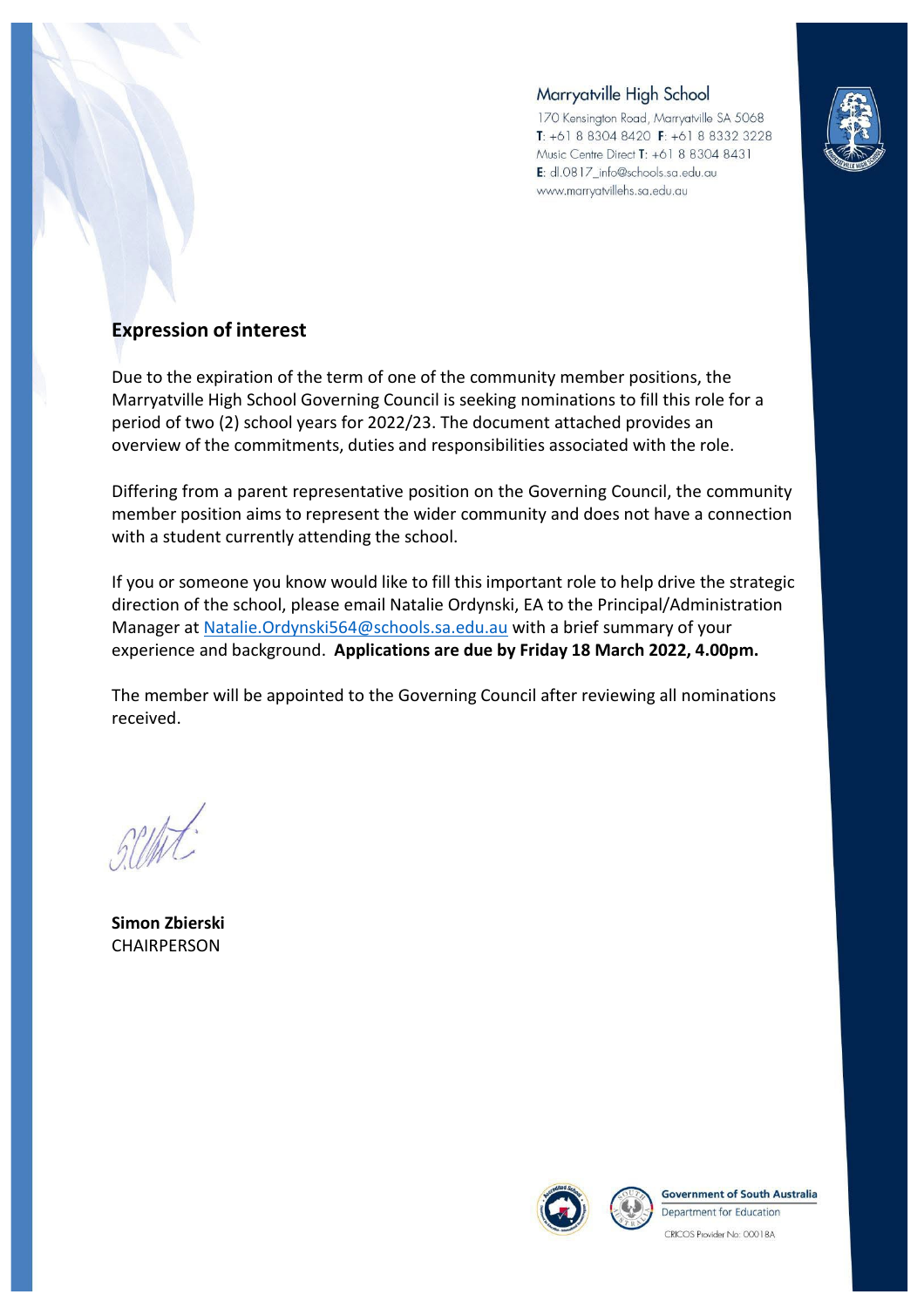

# Governing Council Community Member Role Description

## Works closely with

• Chairperson, Principal, other members of the Governing Council and the wider school community.

## Located at

• Marryatville High School, 170 Kensington Road Marryatville SA 5068

#### Minimum time commitments

- The Governing Council meets twice per term, with meetings held from 6:30pm to 8:00pm
- Time will also be required to review agendas

# Key duties

- Attend all council meeting and advise the Chairperson and Executive Assistant if you are an apology.
- Represent the views of the wider school/preschool community.
- Offer advice on a range of topics about the site
- Come to other functions and meetings, like the AGM or end of year assemblies (as needed/appropriate).
- Actively take part in discussions about the governance of the school/preschool.
- Offer particular skills, perspectives or expertise relevant to council and the school community.

# General responsibilities and requirements

As a member of the Governing Council, you agree to:

- comply with the Governing Council's constitution
- comply with the Governing Council's code of practice
- meet the department's requirements for screening, training and induction (your site leader will guide you through what's required)
- keep up-to-date and informed about your work on the Governing Council by looking at: <https://www.education.sa.gov.au/sites-and-facilities/governing-councils>

# Desirable experience, skills and personal characteristics

- A positive attitude.
- Interested in seeing children and young people do well at the school.
- Willing to work together with other parents, the community and school staff.

1 | Governing council community member's role description – suggested template